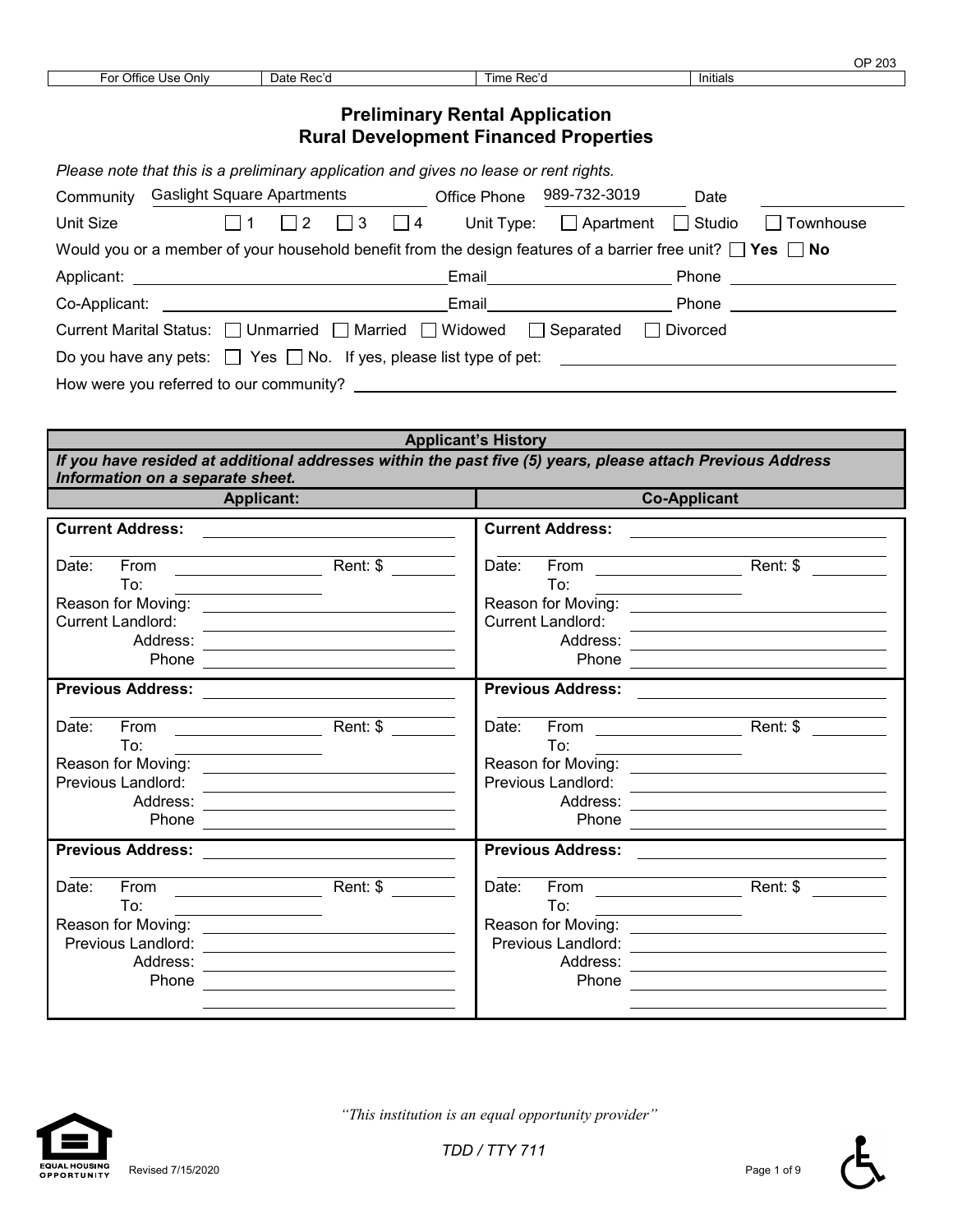### Please list all persons that will occupy the residence.

| Name                          | Maiden Name     |               | Relationship of Head | Social Security |
|-------------------------------|-----------------|---------------|----------------------|-----------------|
| (First, Middle Initial, Last) | (If Applicable) | Date of Birth | Of Household         | Number          |
|                               |                 |               | Head of Household    |                 |
|                               |                 |               |                      |                 |
| 3.                            |                 |               |                      |                 |
| 4.                            |                 |               |                      |                 |
| - 5.                          |                 |               |                      |                 |
| 6.                            |                 |               |                      |                 |

| <b>Employment</b>                   |            |           |                |                                     |            |  |
|-------------------------------------|------------|-----------|----------------|-------------------------------------|------------|--|
| Applicant                           |            |           | Co-Applicant   |                                     |            |  |
| Employer:                           |            |           | Employer:      |                                     |            |  |
| Address:                            |            |           | Address:       |                                     |            |  |
|                                     |            |           |                |                                     |            |  |
| Phone:                              |            |           | Phone:         |                                     |            |  |
| Length of Employment:               |            |           |                | Length of Employment:               |            |  |
| Position Held:                      |            |           | Position Held: |                                     |            |  |
| Salary/Wage:                        |            | Per:      | Salary/Wage:   |                                     | Per:       |  |
| Supervisor:                         |            |           | Supervisor:    |                                     |            |  |
| Status:                             | Full-Time: | Part-Time | Status:        | Full-Time:                          | Part-Time: |  |
| List average hours per week worked: |            |           |                | List average hours per week worked: |            |  |

#### **Total household income from all other sources (i.e. social security pension, child support, Section 8 Voucher, etc):**

| Source:<br><u> 1980 - Johann Barn, amerikan besteman besteman besteman besteman besteman besteman besteman besteman bestema</u>                                                                                 | Amount: \$ | Frequency: _________________      |
|-----------------------------------------------------------------------------------------------------------------------------------------------------------------------------------------------------------------|------------|-----------------------------------|
| Source:                                                                                                                                                                                                         | Amount: \$ | Frequency: _________________      |
| Source:                                                                                                                                                                                                         | Amount: \$ | Frequency: <u>_______________</u> |
| Do you or any member of your household engage in current illegal use or illegal distribution of a controlled substance or<br>have you previously been convicted of the same? $\Box$ Yes $\Box$ No               |            |                                   |
| If you answered "yes" to the above question, have you successfully completed a controlled substance abuse program or<br>are you presently enrolled in such a program? $\Box$ Yes $\Box$ No                      |            |                                   |
| Have you or any member of your household ever been convicted of a crime? $\Box$ Yes $\Box$ No<br>If yes, □ felony or □ misdemeanor? If "yes", please explain including charges and dates: _____________________ |            |                                   |
| Are you, or any member of your household subject to a lifetime sex offender registration requirement by any state?                                                                                              |            |                                   |
| Have you ever received an eviction notice from your current or prior landlord? $\Box$ Yes $\Box$ No                                                                                                             |            |                                   |
| Have you ever had a Landlord / Tenant Judgment / Order or Settlement Agreement entered against you by any court with<br>regard to your previous residency? $\Box$ Yes $\Box$ No                                 |            |                                   |
| Do you, or anyone in your household, or guests, smoke or intend to smoke? $\Box$ Yes                                                                                                                            |            | No                                |



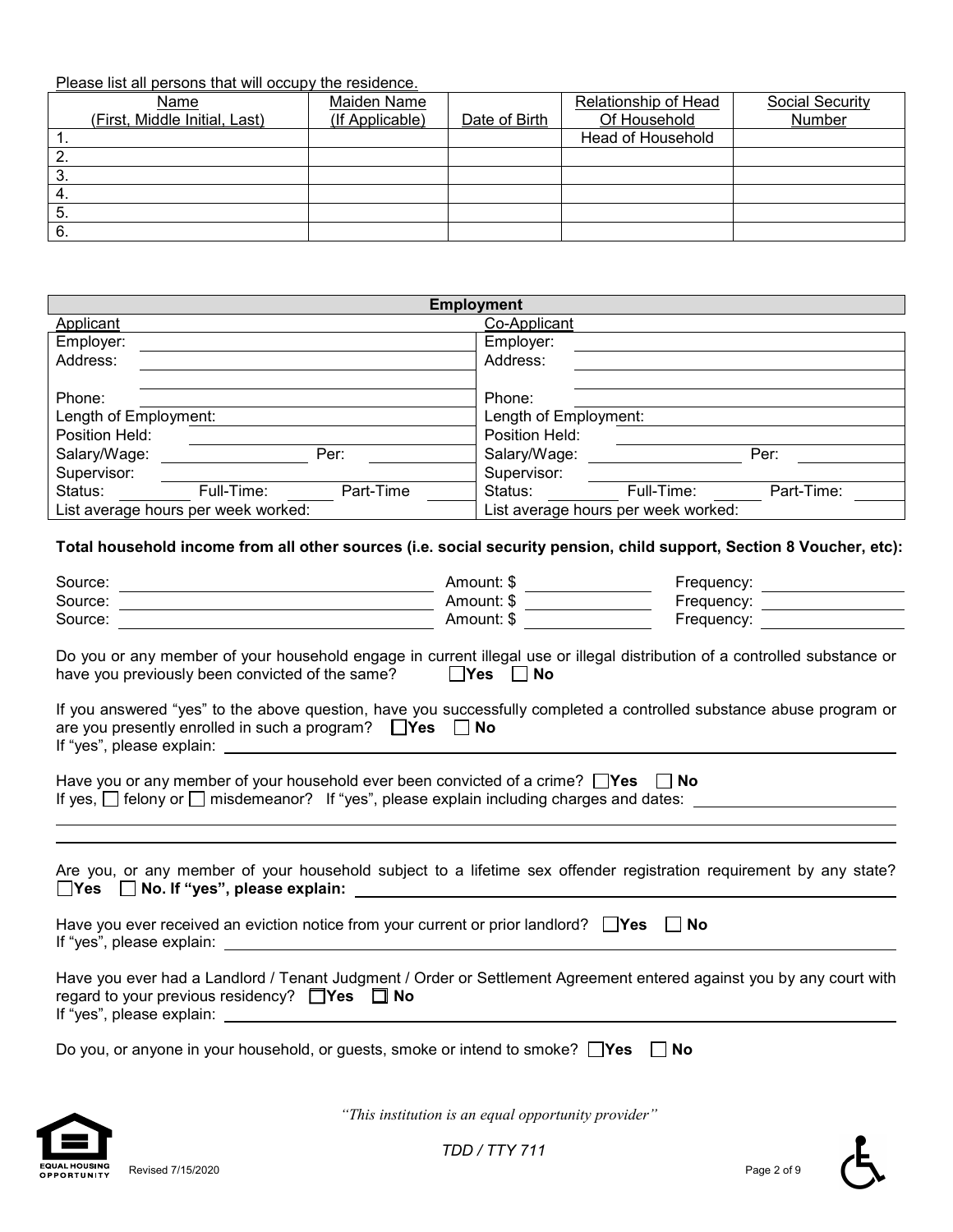#### Provide asset information below: (Including but not limited to: Checking, Savings, Debit Card, Real Estate, 401k, IRA, Stocks, Bonds, etc)

| Type of Assets                                                                                                                                                                                                                                                                                                 | Name of Bank, |                       | Balance/             | Rate of  |          |                    |
|----------------------------------------------------------------------------------------------------------------------------------------------------------------------------------------------------------------------------------------------------------------------------------------------------------------|---------------|-----------------------|----------------------|----------|----------|--------------------|
|                                                                                                                                                                                                                                                                                                                | Stock or Bond | <b>Account Number</b> | <b>Current Value</b> | Interest | Dividend | <b>Real Estate</b> |
| $\mathbf{1}$ .                                                                                                                                                                                                                                                                                                 |               |                       |                      |          |          |                    |
| $\overline{2}$ .                                                                                                                                                                                                                                                                                               |               |                       |                      |          |          |                    |
| $\overline{3}$ .                                                                                                                                                                                                                                                                                               |               |                       |                      |          |          |                    |
| $\overline{4}$ .                                                                                                                                                                                                                                                                                               |               |                       |                      |          |          |                    |
| $\overline{5}$ .                                                                                                                                                                                                                                                                                               |               |                       |                      |          |          |                    |
| Have you disposed of any assets in the last two years? $\Box$ Yes $\Box$ No<br>If "yes", please list asset and value received:<br>Are you a student? $\Box$ Yes $\Box$ No. If yes: $\Box$ Part-time student<br>Full-time student<br>Are any members of your household full-time students? $\Box$ Yes $\Box$ No |               |                       |                      |          |          |                    |
| Have you or any member of your household lived in subsidized housing? $\Box$ Yes $\Box$ No<br>If "yes", when and where?                                                                                                                                                                                        |               |                       |                      |          |          |                    |
| Have you ever committed fraud in a subsidized housing program or been requested to repay money for knowingly<br>misrepresenting information for such housing programs? $\Box$ Yes $\Box$ No                                                                                                                    |               |                       |                      |          |          |                    |

#### **ADJUSTMENTS FOR INCOME:**

Some applicants may qualify for a medical adjustment or other income adjustment. Do you qualify for any of the following:

| Are you disabled or over the age of 62 years?<br>If yes, do you have medical expenses that are not covered by insurance? | ' No.<br>∴ I Yes<br>$\Box$ Yes<br>l No |  |
|--------------------------------------------------------------------------------------------------------------------------|----------------------------------------|--|
| Do you pay childcare expenses that allow you to work or attend school?                                                   | Yes   No                               |  |
| Do you pay expenses for care of an individual with disabilities that allow you to work?                                  | $\Box$ Yes<br>l No                     |  |

| <b>PERSONAL REFERENCES:</b> | List 3 people (not related to you) that we can call for a personal reference: |                     |                         |  |  |
|-----------------------------|-------------------------------------------------------------------------------|---------------------|-------------------------|--|--|
| <b>Name</b>                 | <b>Address/City/Zip</b>                                                       | <b>Relationship</b> | <b>Telephone Number</b> |  |  |
|                             |                                                                               |                     |                         |  |  |
|                             |                                                                               |                     |                         |  |  |
|                             |                                                                               |                     |                         |  |  |

Applicant's certification that the unit applied for will be the applicant household's primary residence and it does/will not maintain a separate subsidized rental unit in a different location.

I fully understand that Title 18, Section 1001 of the United States Code states that a person is guilty of a felony for knowingly and willingly making false or fraudulent statements to any department or agency of the United States. I therefore, certify that the foregoing information is true and complete to the best of my knowledge. I authorize inquiries to be made to verify the statements above. Falsified statements shall be grounds for eviction.



 *"This institution is an equal opportunity provider"*

*TDD / TTY 711*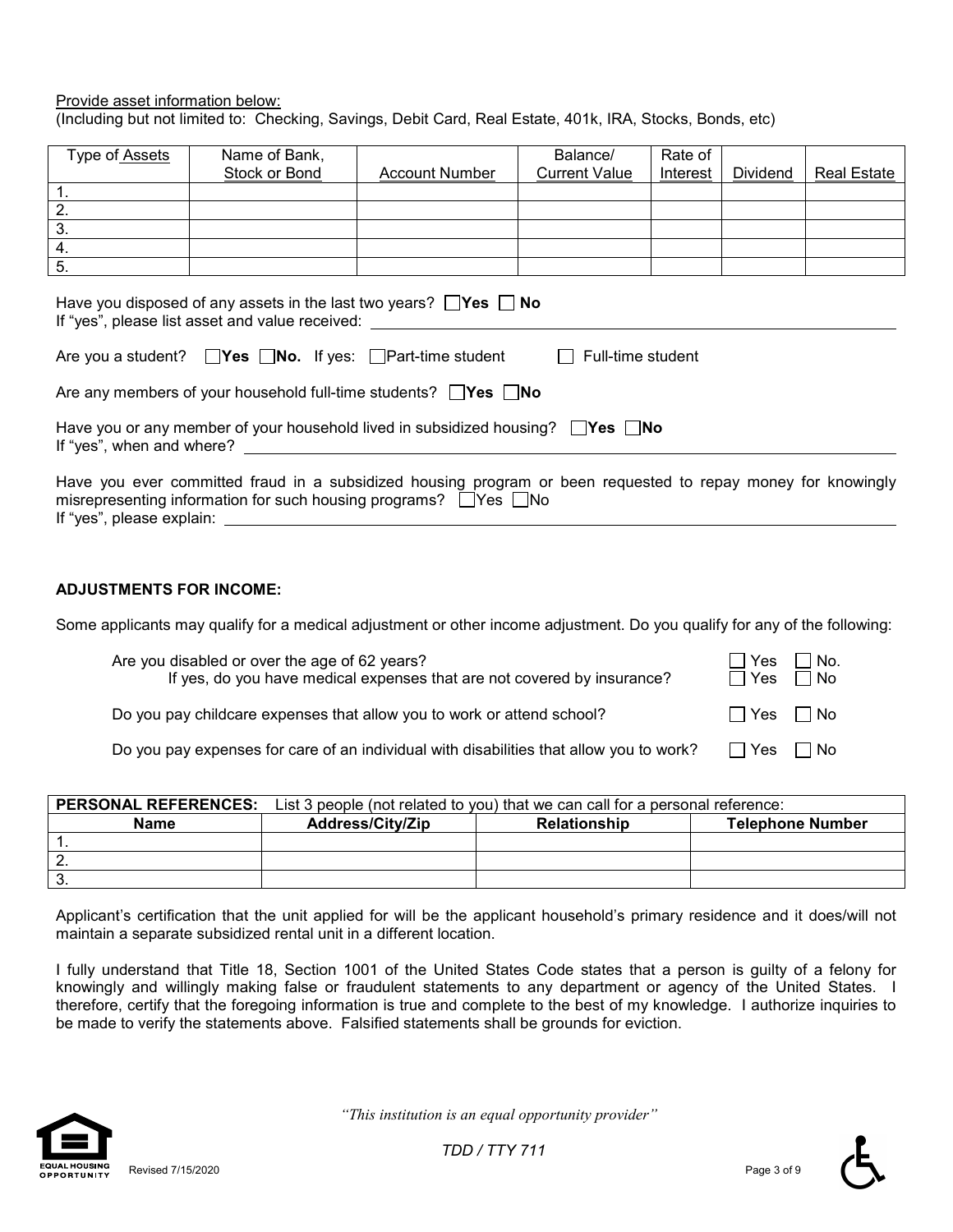I/We certify that the rental unit which I/We will occupy will be my/our primary residence and further certify that I/We do not and will not maintain a separate subsidized rental unit in a different location. I acknowledge that I am responsible to inform the office of any changes to any part of this application (i.e. address, phone, income).

Additional information will be required at a later date to complete the processing for residency.

#### **The information contained in this application is treated confidentially. No information will be revealed to anyone without the express written consent of the applicant.**

Head of Household **Date** Date **Date Co-Applicant, Spouse/Co-Head** Date



 *"This institution is an equal opportunity provider"*

*TDD / TTY 711*

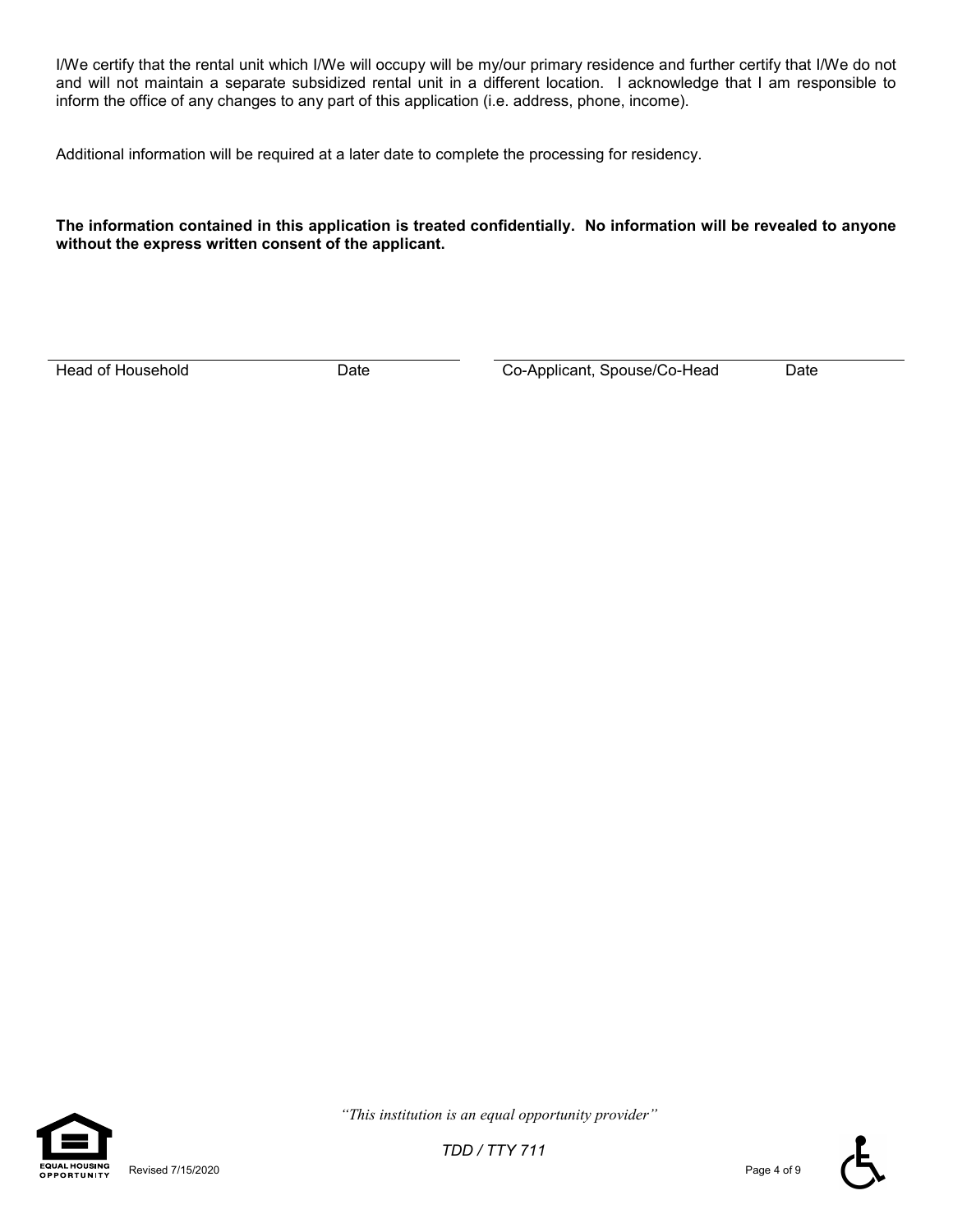## **RACE AND ETHNIC DATA REPORTING Rural Development Financed Properties**

The information regarding race, ethnicity, and sex designation solicited on this application is requested in order to assure the Federal Government, acting through the Rural Housing Service that the Federal laws prohibiting discrimination against tenant applications on the basis of race, color, national origin, religion, sex, familial status, age, and disability are complied with. You are not required to furnish this information, but are encouraged to do so. This information will not be used in evaluating your application or to discriminate against you in any way. However, if you choose not to furnish it, the owner is required to note the race, ethnicity, and sex of individual applicants on the basis of visual observation or surname.

| <b>APPLICANT</b> |                                               | <b>CO-APPLICANT</b> |                                               |  |
|------------------|-----------------------------------------------|---------------------|-----------------------------------------------|--|
|                  | <b>ETHNICITY:</b>                             |                     | <b>ETHNICITY:</b>                             |  |
|                  | Hispanic or Latino                            |                     | Hispanic or Latino                            |  |
|                  | Not Hispanic or Latino                        |                     | Not Hispanic or Latino                        |  |
|                  |                                               |                     |                                               |  |
|                  | <b>RACE (Mark one or more):</b>               |                     | <b>RACE (Mark one or more):</b>               |  |
|                  | (1) American Indian/Alaska Native             |                     | (1) American Indian/Alaska Native             |  |
|                  | (2) Asian                                     |                     | (2) Asian                                     |  |
|                  | (3) Black or African American                 |                     | (3) Black or African American                 |  |
|                  | (4) Native Hawaiian or Other Pacific Islander |                     | (4) Native Hawaiian or Other Pacific Islander |  |
|                  | (5) White                                     |                     | (5) White                                     |  |
|                  | GENDER:                                       |                     | GENDER:                                       |  |
|                  | Male                                          |                     | Male                                          |  |
|                  | Female                                        |                     | Female                                        |  |



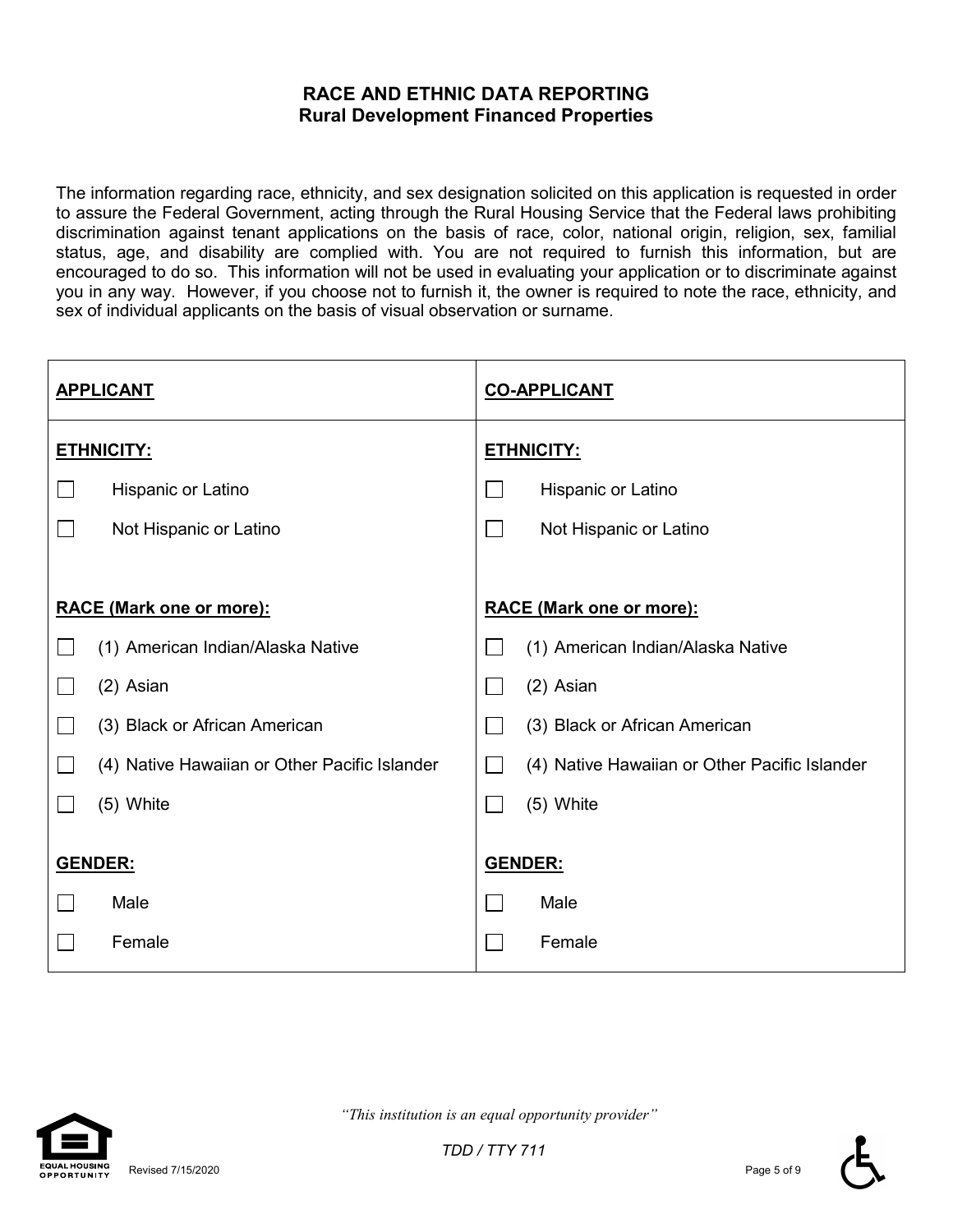## **DISCLOSURE UNDER FAIR HOUSING REPORTING ACT AND AUTHORIZATION**

KMG Prestige, Inc., Affinity Property Management, LLC. and/or ௌ Apartments is requesting a copy of your Consumer Report or Credit Report to assist it in its consideration for:

Employment purposes, or Housing at \_\_\_\_\_\_ Apartments

We are required as part of our screening process to secure a Consumer Report on you to assist us in our determination. Under the Fair Credit Reporting Act, 15 U.S.C.A. 1681 et seq. we must first seek your written consent to obtain your consumer or credit report. The information obtained will not be used in violation of any applicable Federal or State law.

Pursuant to the Fair Credit Reporting Act, 15 U.S.C.A. 1681a the following definitions are provided to you:

"Consumer" means an individual.

"Consumer Report" means any written, oral, or other communication of any information by a consumer reporting agency bearing on a consumer's credit worthiness, credit standing, credit capacity, character, general reputation, personal characteristics, or mode of living which is used or expected to be used or collected in whole or in part for the purpose of serving as a factor in establishing the consumer's eligibility for a) credit or insurance to be used primarily for personal, family, or household purposes; b) employment purposes; or c) any other purpose authorized in the act.

"Investigative Consumer Report" means a consumer report or portion thereof in which information on a consumer's character, general reputation, personal characteristics, or mode of living is obtained through personal interviews with neighbors, friends, or associates of the consumer reported on or with others with whom he is acquainted or who may have knowledge concerning any such items of information.

"Employment Purposes" means a report for the purpose of evaluating a consumer for employment, promotion, reassignment or retention as an employee.

"Adverse Action" means (i) a denial of employment or any other decision for employment purposes that adversely affects any current or prospective employee; (ii) a denial or cancellation of, an increase in any charge for, or any other adverse or unfavorable change in the terms of credit or any license or other reasons described in section 168b(a)(3)(D) of the Act; or (iii) an action or determination that is made in connection with an application that was made by, or a transaction that was initialed by, any consumer, or in connection with a review of an account under the act and adverse to the interests of the consumer.

In accordance with the company policy we must obtain your consent in writing authorizing us to obtain a "Consumer Report" and/or Investigative Report on you for **employment** purposes. Upon receipt of your written authorization, we will obtain the written report. If we consider any information in that report which directly and adversely affects you in our employment related decision, you will be provided with a copy of the Consumer Report and a summary of your rights under the FCRA before a decision is final. Alternatively, you may contact the Federal Trade Commission about your rights under the Fair Credit Reporting Act.



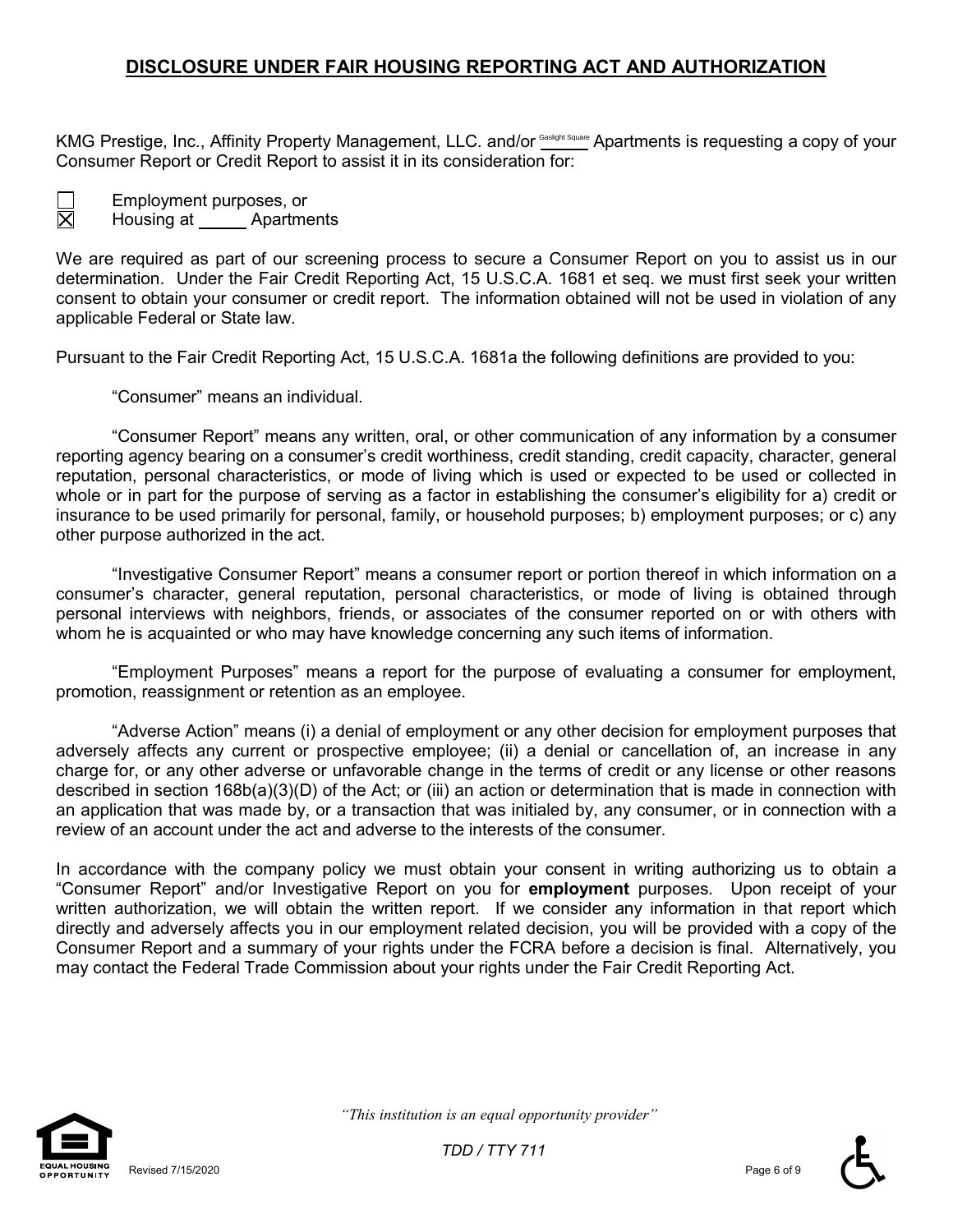If we are obtaining a "Credit Report" with respect to your application for **housing**, and should your application be rejected due to information contained on your credit report you will be provided with the name and address of the local credit bureau where within sixty (60) days of rejection, you can obtain a free copy of your credit report, dispute it's accuracy, and provide a consumer statement describing your position if you dispute the credit report. Pursuant to the Fair Debt Credit Reporting Act you will have the right to put into your report a statement explaining your position on the item under dispute. For further information, contact your State or Local consumer protection agency or your State Attorney General's office.

**I have read the foregoing information referred to as a Fair Credit Reporting Disclosure and now hereby**  authorize KMG Prestige, Inc., Affinity Property Management, LLC., and/or **saslight Square.** Apartments to obtain a **Consumer Report, Credit Report or Investigative Report on me from a consumer reporting agency or company for:**

Employment purposes Housing purposes

Both

**I understand that KMG Prestige, Inc., Affinity Property Management, LLC., and/or the Apartment Community referenced above will rely upon the information contained in the report. I further understand that I have rights to dispute any adverse decision which may be made against me by KMG Prestige, Inc., Affinity Property Management, LLC., and/or the Apartment Community. As set forth in the disclosure, I may seek additional advice or assistance from my local consumer protection agency or Attorney General's office.**

**I acknowledge that I have received a copy of this document for my records.**

| Applicant | Date |
|-----------|------|
| Applicant | Date |
| Witness   | Date |



Revised 7/15/2020 Page 7 of 9

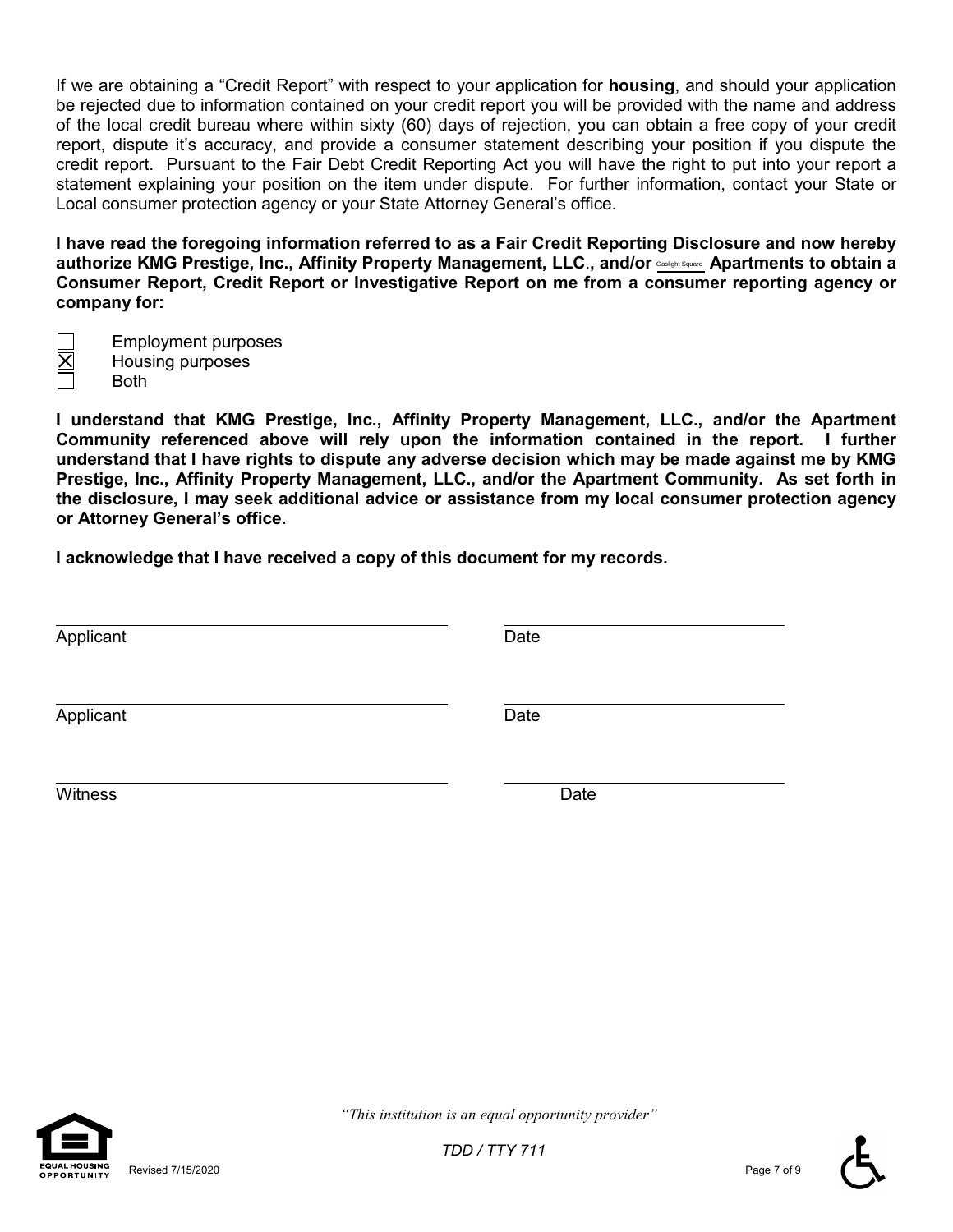#### **AUTHORIZATION FOR CRIMINAL HISTORY CHECK**

**NOTICE TO APPLICANTS**: The information requested below is for the sole purpose of conducting a background investigation, which includes, among other things, a criminal conviction check. The existence of a prior criminal conviction will not necessarily make you ineligible for housing with KMG Prestige. It is KMG Prestige's policy to evaluate any adverse information obtained in the background investigation based on a range of factors including, but not limited to rental history. Information regarding age, sex and race will not be a factor in any housing decision.

| Full Name (no nicknames)<br>Maiden Names(s), Nickname(s), Other Name(s) (please include dates used)<br><b>Male</b><br>Female                                                                                                                                                                                                                                                                                                                                                                                                                                                                                                                                                                                                                                                  |                                     |  |                                      |                            |
|-------------------------------------------------------------------------------------------------------------------------------------------------------------------------------------------------------------------------------------------------------------------------------------------------------------------------------------------------------------------------------------------------------------------------------------------------------------------------------------------------------------------------------------------------------------------------------------------------------------------------------------------------------------------------------------------------------------------------------------------------------------------------------|-------------------------------------|--|--------------------------------------|----------------------------|
| Social Security Number and the control of the control of the control of the control of the control of the control of the control of the control of the control of the control of the control of the control of the control of                                                                                                                                                                                                                                                                                                                                                                                                                                                                                                                                                 | Date of Birth <b>Exercise State</b> |  |                                      |                            |
| <b>Driver's License Number</b>                                                                                                                                                                                                                                                                                                                                                                                                                                                                                                                                                                                                                                                                                                                                                |                                     |  | State                                |                            |
| Is Your Driver's License Valid?                                                                                                                                                                                                                                                                                                                                                                                                                                                                                                                                                                                                                                                                                                                                               | $\Box$ Yes                          |  | No $\Rightarrow$ Please give details |                            |
| All addresses for the last 7 years: (Street / City / County / State / Years From-To)<br>In the event you do not remember the exact street address, please include a city, state and the approximate dates of<br>residence. Street Address<br>2. $\frac{1}{2}$ $\frac{1}{2}$ $\frac{1}{2}$ $\frac{1}{2}$ $\frac{1}{2}$ $\frac{1}{2}$ $\frac{1}{2}$ $\frac{1}{2}$ $\frac{1}{2}$ $\frac{1}{2}$ $\frac{1}{2}$ $\frac{1}{2}$ $\frac{1}{2}$ $\frac{1}{2}$ $\frac{1}{2}$ $\frac{1}{2}$ $\frac{1}{2}$ $\frac{1}{2}$ $\frac{1}{2}$ $\frac{1}{2}$ $\frac{1}{2}$ $\frac{1}{2}$<br>4.<br><u> 2008 - An Dùbhlachd ann an Dùbhlachd ann an Dùbhlachd ann an Dùbhlachd ann an Dùbhlachd ann an Dùbhlachd ann a</u><br>5.<br><u> 1989 - Johann John Stone, Amerikaansk politiker († 1908)</u> | City                                |  |                                      | County State Years From-To |
| 6.<br><u> 1980 - Johann Barbara, martin a bhaile an t-Alban an t-Alban an t-Alban an t-Alban an t-Alban an t-Alban an t-</u><br>List ALL States you have ever resided in:<br>(attach additional pages if necessary)                                                                                                                                                                                                                                                                                                                                                                                                                                                                                                                                                           |                                     |  |                                      |                            |

I expressly authorize all personnel, schools, companies, corporations, credit bureaus and law enforcement agencies to supply any and all information concerning my qualifications for employment positions applied for and the information given by me herein. In consideration for being considered for housing, I release KMG Prestige, related entities, as well as any individual or entity providing information, from any and all liability in connection with any inquiries and investigations made, information they give and any decisions made or action taken concerning my employment based on such information. I also do not require a copy of any disclosure of the nature and scope of the investigation. I understand that any offer of apartment rental from KMG Prestige is based upon my successful completion of the background screening. I also understand that I have a right to review all disputed information and to follow up with the law enforcement agency to clear up any discrepancies. This authorization is good for one year from the date of signing.

| v                                                 |      |
|---------------------------------------------------|------|
| $\sim$ .<br>ignature<br>$\mathbf{u}_{\mathbf{b}}$ | Date |



 *"This institution is an equal opportunity provider"*

*TDD / TTY 711*

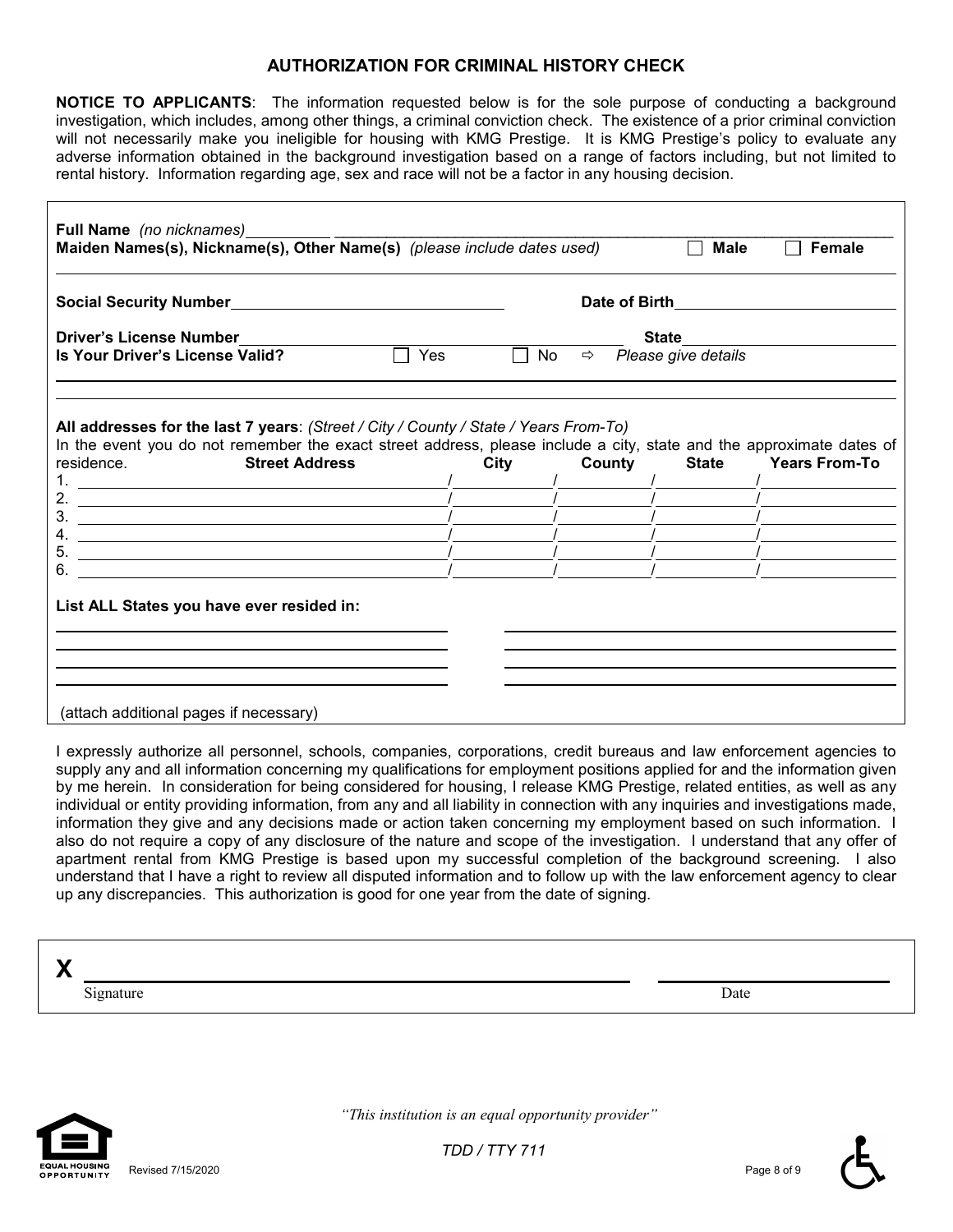#### **Nondiscrimination Statement**

In accordance with Federal civil rights law and U.S. Department of Agriculture (USDA) civil rights regulations and policies, the USDA, its Agencies, offices, and employees, and institutions participating in or administering USDA programs are prohibited from discriminating based on race, color, national origin, religion, sex, gender identity (including gender expression), sexual orientation, disability, age, marital status, family/parental status, income derived from a public assistance program, political beliefs, or reprisal or retaliation for prior civil rights activity, in any program or activity conducted or funded by USDA (not all bases apply to all programs). Remedies and complaint filing deadlines vary by program or incident.

Persons with disabilities who require alternative means of communication for program information (e.g., Braille, large print, audiotape, American Sign Language, etc.) should contact the responsible Agency or USDA's TARGET Center at (202) 720-2600 (voice and TTY) or contact USDA through the Federal Relay Service at (800) 877-8339. Additionally, program information may be made available in languages other than English.

To file a program discrimination complaint, complete the USDA Program Discrimination Complaint Form, AD-3027, found online at http://www.ascr.usda.gov/complaint\_filing\_cust.html and at any USDA office or write a letter addressed to USDA and provide in the letter all of the information requested in the form. To request a copy of the complaint form, call (866) 632-9992. Submit your completed form or letter to USDA by:

- (1) mail: U.S. Department of Agriculture Office of the Assistant Secretary for Civil Rights 1400 Independence Avenue, SW Washington, D.C. 20250-9410;
- (2) fax: (202) 690-7442; or
- (3) email:  $program.intake@useda.gov$ .

This institution is an equal opportunity provider.



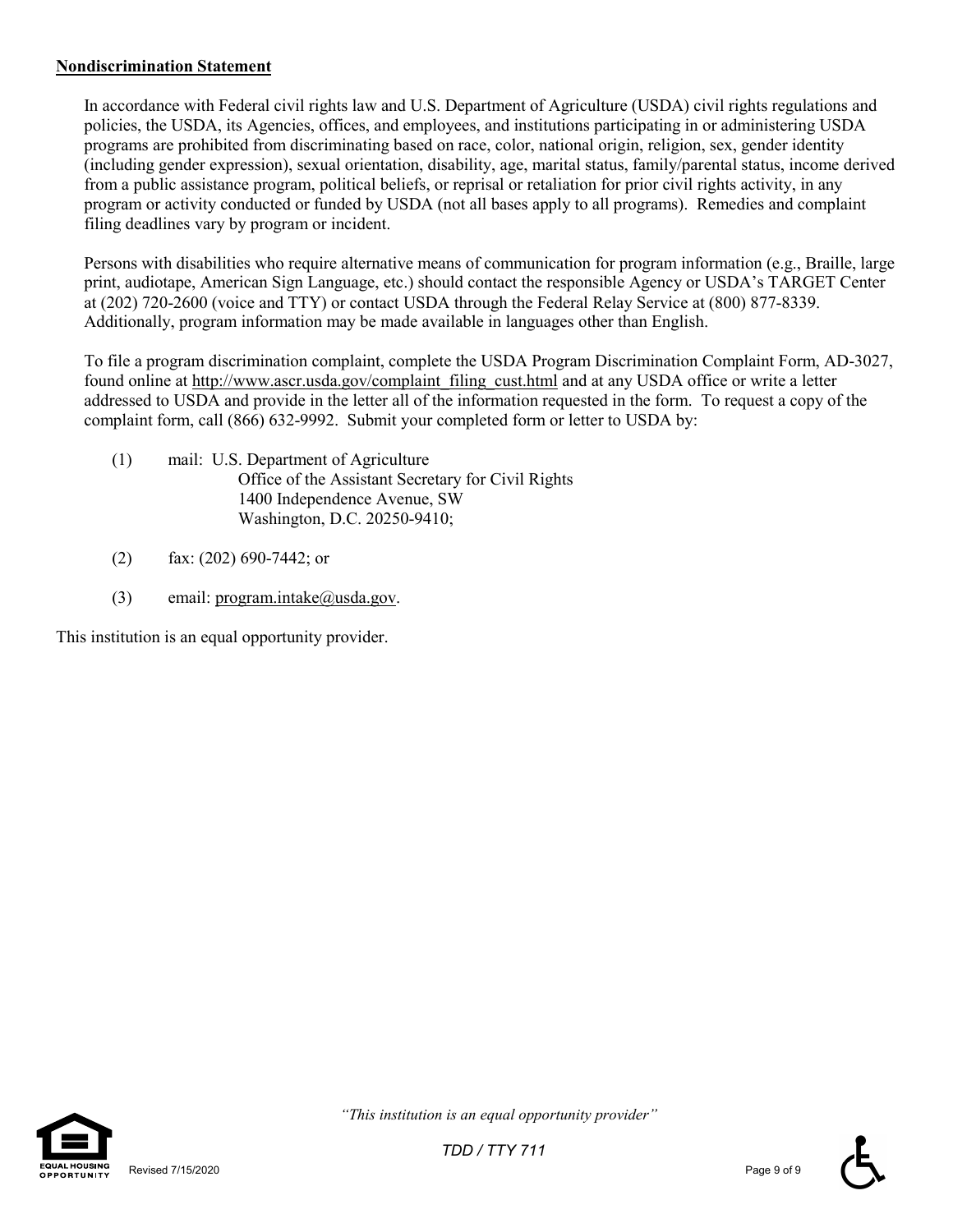

# **Rural Housing and Community Programs**

# *Things You Should Know About USDA Rural Rental Housing*

*Don't risk losing your chances for federally assisted housing by providing false, incomplete, or inaccurate information on your application or recertification*

#### *Penalties for Committing Fraud*

You must provide information about your household status and income when you apply for assisted housing in apartments financed by the U.S. Department of Agriculture (USDA). USDA places a high priority on preventing fraud. If you deliberately omit information or give false information to the management company on your application or recertification forms, you may be:

●Evicted from your apartment; ●Required to pay all the extra eental assistance you received based on faulty information; ●Fined;

●Put in prison and/or barred from receiving future assistance.

*Your State and local governments also may have laws that allow them to impose other penalties for fraud in addition to the ones listed here.* 

## *How To Complete Your Application*

When you meet with the landlord to complete your application, you must provide information about:

- **All Household Income.** List all sources of money that you receive. If any other adults will be living with you in the apartment, you must also list all of their income. Sources of money include:
	- –Wages, unemployment and disability compensation, welfare payments, alimony, Social Security benefits, pensions, etc.;
	- –Any money you receive on behalf of your children, such as child support, children's Social Security, etc.;
	- –Income from assets such as interest from a savings account, credit union, certificate of deposit, stock dividends, etc.;
	- –Any income you expect to receive, such as a pay raise or bonus.

●**All Household Assets.** List all assets that you have. If any other adults will be living with you, you must also list all of their assets. Assets include:

- –Bank accounts, savings bonds, certificates of deposit, stocks, real estate, etc.;
- –Any business or asset you sold in the last 2 years for less than its full value, such as selling your home to your children.

●**All Household Members.** List the names of all the people, including adults and children, who will actually

live with you in the apartment, whether or not they are related to you.

#### *Ask for Help if You Need It*

If you are having problems understanding any part of the application, let the landlord know and ask for help with any questions you may have. The landlord is trained to help you with the application process.

#### *Before You Sign the Application*

- Make sure that you read the entire application and understand everything it says;
- Check it carefully to ensure that all the questions have been answered completely and accurately;
- Don't sign it unless you are sure that there aren't any errors or missing information.

By signing the application and certification forms, you are stating that they are complete to the best of your knowledge and belief. Signing a form when you know it contains misinformation is considered fraud.

- The management company will verify your information. USDA may conduct computer matches with other Federal, State or private agencies to verify that the income you reported is correct;
- Ask for a copy of your signed application and keep a copy of it for your records.

## *Tenant Recertification*

Residents in USDA-financed assisted housing must provide updated information to the management company at least once a year. Ask your landlord when you must recertify your income.

You must **immediately** report:

- ●Any changes in income of \$100 or more per month;
- ●Any changes in the number of household members.

For your annual recertification, you must report:

- ●All income changes, such as increases in pay or benefits, job change or job loss, loss of benefits, etc., for any adult household member;
- ●Any household member who has moved in or out;
- All assets that you or your adult housemates own, or any assets that were sold in the last 2 years for less than their full value.